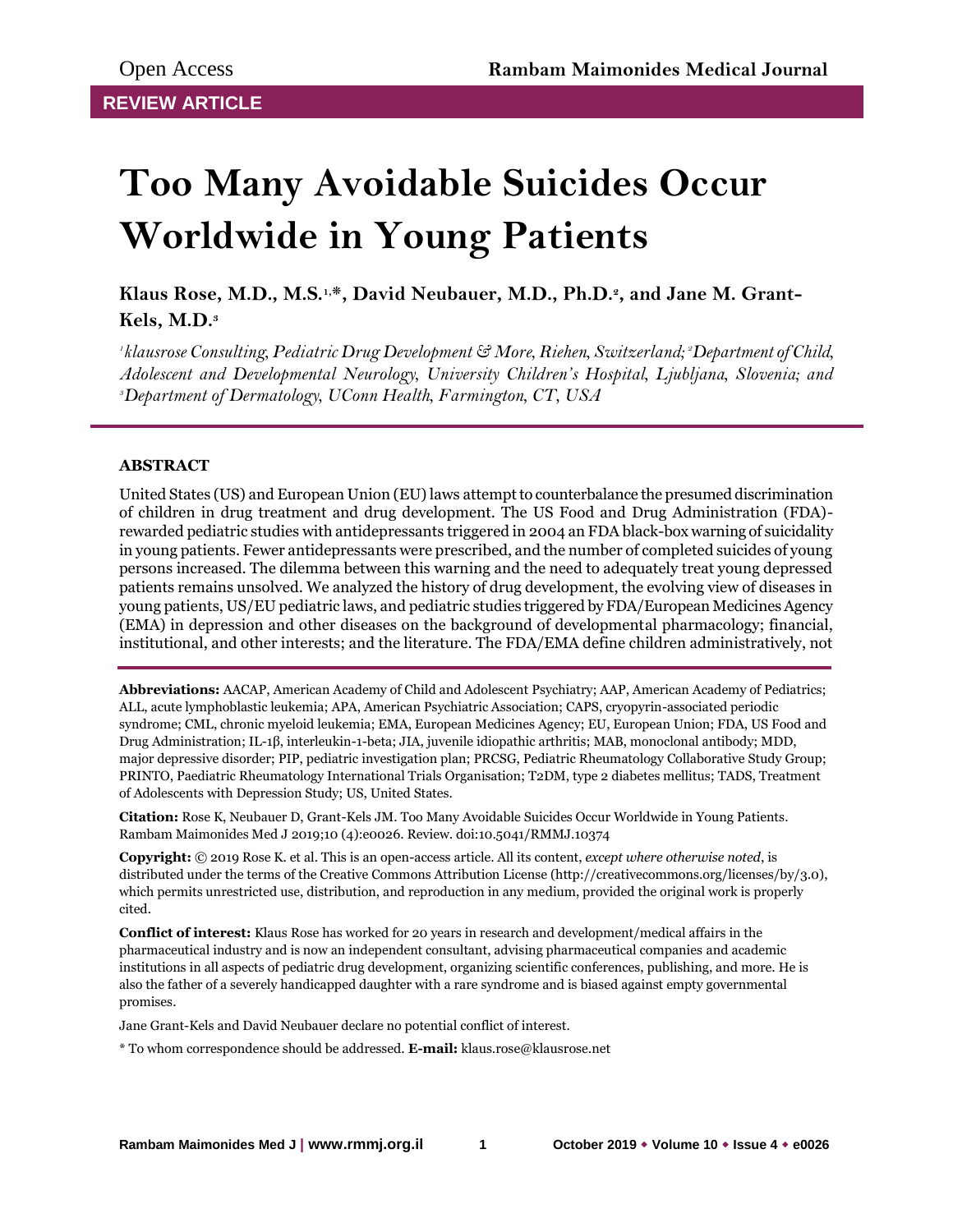physiologically, as <17 (FDA)/<18 years old (EMA). But young persons mature physiologically well before their 17th/18th birthday. Depression occurs in young persons, has special characteristics, but is not fundamentally different from adult depression. Young persons are not another species. Regulatory requirements for "pediatric" studies focus on "pediatric" labels. Many "pediatric" studies, including those in depression, lacked and lack medical sense and harm patients by placebo treatment although effective drugs exist. The FDA has partially abandoned separate "pediatric" efficacy studies, but not in psychiatry. Clinicians, parents, institutional review boards, and ethics committees should become aware of questionable "pediatric" studies, should re-evaluate ongoing ones, consider to suspend them, and to reject new ones. The concept of separate "pediatric" drug approval needs to be abandoned.

**KEY WORDS:** Suicidality, depression, pediatric drug development, children as "therapeutic orphans," pediatric investigation plan (PIP)

### **INTRODUCTION**

In 2003, a warning by the British Committee on Safety of Medicines cautioned against the use of paroxetine in children and adolescents under the age of 18 years to treat depression,<sup>1</sup> after safety concerns had been reported by GlaxoSmithKline.<sup>2</sup> Worldwide, regulatory authorities took up this warning in different ways.<sup>3</sup> The United States (US) Food and Drug Administration (FDA) issued a black-box warning that antidepressants increase the risk of suicidality in young patients.<sup>2</sup> The data that triggered these warnings came from 23 industry-sponsored pediatric antidepressant studies and the nationally funded US Treatment of Adolescents with Depression Study (TADS) that had investigated major depressive disorder (MDD), obsessive-compulsive disorder, and other psychiatric disorders. These studies resulted in a committee of clinicians, convened by the FDA, to discuss the findings.<sup>2</sup> The black-box warning resulted in fewer prescriptions of antidepressants for young patients, less suicidality, but more completed suicides.2,4 This issue has been controversial from the beginning. The American Psychiatric Association (APA) expressed serious reservations that this warning might do more harm than good.<sup>5</sup> The FDA-convened clinical committee's recommendation for the black-box warning was not unanimous.<sup>3</sup> Although regulatory authorities' reaction worldwide was not uniform, they all essentially accepted the validity of the study data.<sup>3</sup> Meanwhile, in the clinical world the position gradually emerged that treatment of young depressed patients is necessary and should be undertaken with appropriate caution.3,6–<sup>8</sup>

Some clinicians emphasized the usefulness of antidepressants in the treatment of pediatric depression.<sup>9</sup> In addition to the APA, the American Academy of Child and Adolescent Psychiatry (AACAP) also criticized the black-box warning as not consistent with research and clinical experience.<sup>3</sup> Today, there is general agreement that depressive patients of any age should not be left untreated, and that antidepressants are an important available therapy.3,6–8,10,11 Some clinicians: (1) recommend fluoxetine over other antidepressants, $12$  (2) suggest that further analyses of clinical trials data revealed an overall improvement of suicidality in young subjects treated with antidepressants,<sup>13</sup> (3) claim that newer rating scales show similar rates of treatment-emergent suicidality in patients on antidepressants as placebo,<sup>14</sup> and/or (4) do not mention the FDA black-box warning and the suicidality debate.15Although some critical methodological comments were made,<sup>3</sup> most publications have in common that they do not challenge the basic approach of the pediatric studies in antidepressants.<sup>14</sup>

In our view, discussing the used rating scales and other methodological details is not sufficient. The original 23 pediatric studies were FDA-rewarded with patent extensions, based on US pediatric legislation in 1997 that triggered pediatric studies in all clinical areas, including antidepressants.<sup>16</sup> Today, the FDA is partially abandoning this concept in pediatric oncology, dermatology, and neurology, but not in psychiatry.<sup>17</sup> Two pediatric melanoma studies were terminated; one was FDA-rewarded, and both were demanded by the European Medicine Agency (EMA). Both studies exposed young patients to substandard treatment inferior to approved adult treatment. Because physicians increasingly prescribed superior treatment off-label even to younger patients, recruitment had waned.<sup>18</sup>

The concept that children are "therapeutic orphans" was the intellectual basis of the US pediatric legislation.19,20 In our opinion, we need an analysis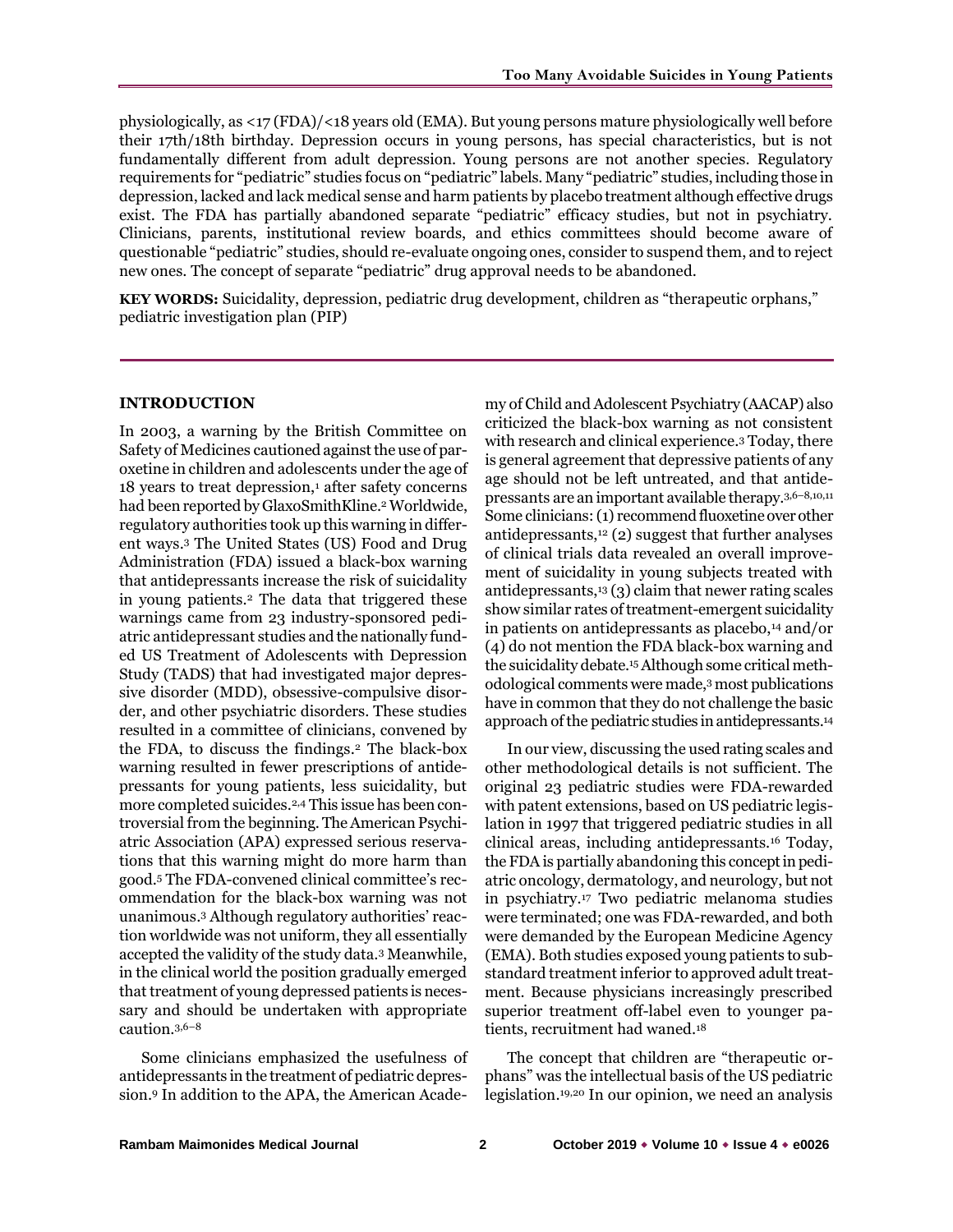of this concept and of the resulting demand for "pediatric drug development."<sup>21</sup> This concept was also the basis of the pediatric studies undertaken with antidepressants. Do separate clinical studies in "children," FDA-defined as persons <17 years old, make medical sense?<sup>22</sup> Interestingly, simultaneously the FDA's and scientists' assessment of many childhood diseases has changed. For example, cancer in adolescents is no longer regarded automatically as "pediatric"; instead, the FDA recommends inclusion of adolescents into promising adult cancer studies.<sup>23</sup> Additionally, epilepsy in children is no longer seen as a separate disease from adult epilepsy. For partialonset seizures (POS), the FDA accepts "extrapolation" of efficacy from adults to young patients down to 4 years of age.<sup>24</sup> The FDA also approved an ointment to treat atopic dermatitis based on studies in patients 2–79 years old without insisting on separate "pediatric" trials.<sup>17</sup>

### **METHODS**

Herein we trace the historical roots of the childrenare-therapeutic-orphans concept, the imposure of the on-label/off-label framework on the newly created "pediatric population," and its application on childhood depression and other diseases. We put this analysis into the framework of the history of drug development on the background of societal forces and institutional interests of US and EU pediatric laws that so far are barely addressed in the literature. On this background we explain why the FDA and the EMA insist on separate "pediatric" regulatory studies and discuss the consequences for treatment of depression in young patients.

## **RESULTS**

The concept of separate pediatric studies evolved gradually after the thalidomide disaster which triggered the US Drug Amendments Act of 1962;<sup>25</sup> from 1962 on, the FDA approved drugs only on the basis of clinical studies performed before approval. The children-are-therapeutic-orphans concept and the demand for separate "pediatric drug development"<sup>21</sup> are the result of the complex interplay of historically new institutions, including the FDA, with older centers of administrative influence, including the American Medical Association, the American Academy of Pediatrics (AAP), and others. The historical events that played a role include the following:

1. In the 1950s, toxicities had been observed in preterm newborns treated with antibiotics.<sup>26</sup> Conse-

quently companies inserted pediatric warnings into drug labels to prevent damage lawsuits in the litigious US.17,18,20 The first chairman of the AAP's committee on drugs soon thereafter declared that these warnings denied children the use of many modern drugs and characterized children as "therapeutic orphans."<sup>19</sup>

- 2. Before 1962, companies developed, produced, sold, and advertised new products with limited supervision. This now changed profoundly. New drugs were now required to have undergone clinical studies before FDA approval. Only FDAapproved drugs are allowed interstate commerce.<sup>25</sup>
- 3. In close collaboration between the AAP and FDA, the concept emerged that children need separate "pediatric drug development."21,26 In 1979 the FDA defined "children" as <17 years old.<sup>27</sup>
- 4. The term "off-label" emerged in 1988, indicating the increased administrative power of the FDA.<sup>28</sup> The on-label/off-label framework was soon imposed on the newly created "pediatric" population. As a result of this classification, a drug could be on-label in 17-year-olds and off-label in 16-year-old patients.
- 5. Since 1997, US law has rewarded industrysponsored "pediatric" studies by 6 months patent extension. As of 2003, the FDA can also mandate "pediatric" studies without reward.16,17
- 6. "Pediatric drug development" became truly international when the European Union (EU) introduced its own pediatric legislation.16–18,22 Until 2020, the FDA cannot mandate "pediatric" studies in orphan diseases. The EMA has no such restrictions and has issued since 2007 over a thousand "pediatric investigation plans" (PIPs). A PIP is required for all new drugs, unless the targeted disease is listed as not existing in children ("class waiver" list).16,18,22

The children-are-therapeutic-orphans concept disregards that children's bodies mature from birth on.<sup>29</sup> It blurs two meanings of the word "child": (1) all underage persons are legally "children": they cannot give informed consent to participate in a study; and (2) physiologically, "children" are young, pre-pubertal, vulnerable persons. Adolescents and older pre-pubertal minors are physiologically no longer "children." Justifications for separate "pediatric" studies switch between these meanings and confer an apparent physiological characteristic to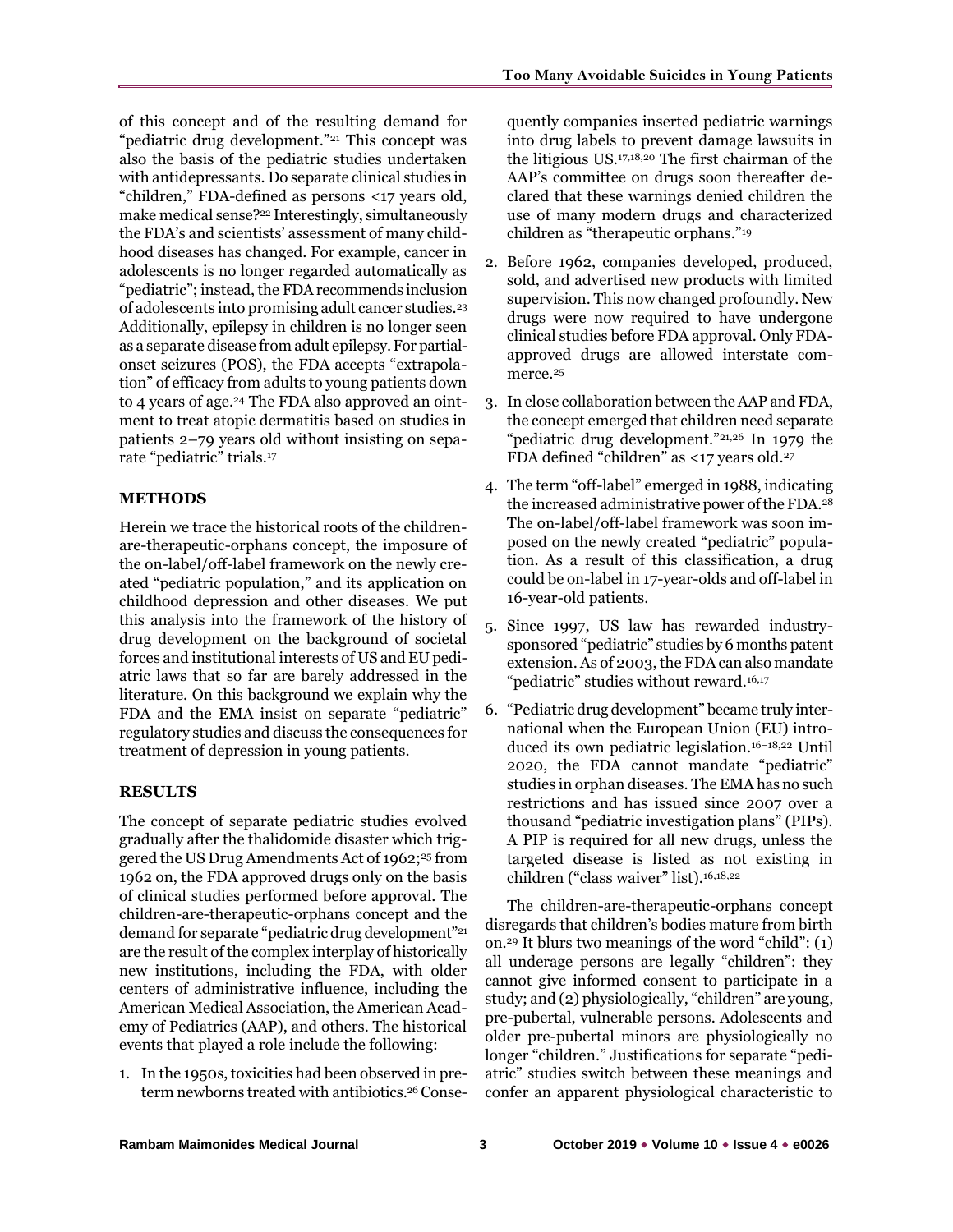the age limit of <17 (FDA)/<18 years (EMA). $17,18,20,22$ These age limits are administrative, not physiological.

To be sad is not a disease. Sadness becomes depression when it results in a loss of the patient's relating to the external world. Depression can lead to suicide, a much more frequent cause of death in young patients than cancer.<sup>30</sup> Major depressive disorder occurs in adults, adolescents, and older minors, but not in babies and infants. Until the 1960s it was thought not to occur in children of any age.<sup>3</sup> Major depressive disorder is a clinically and etiologically heterogeneous disorder<sup>31</sup> that requires a minimal maturity of the brain. Even authors that focus on the role of various transmitters and pathways involved in depression and new potential drug targets do not claim that below a certain age depression's pathophysiology is fundamentally different.<sup>32</sup> The concept of "pediatric drug development" did not evolve with scientific data in depression, but semantically as a blur between different meanings of the word "child" and furthermore from society's desire to do "more" for "children," as well as conflicts of interest that so far are little acknowledged.18,22 It originated from toxicities observed in preterm newborns treated with antibiotics.17,18,20,22,27 The FDArewarded "pediatric" trials in oncology, neurology,

psychiatry, and other diseases did not emerge from clinical questions arising from hands-on clinical work, but from the concept that children-aretherapeutic-orphans.17,18,20,22

For pediatric researchers, "pediatric" trials offered sponsorship by pharmaceutical companies. Even if the outcomes were negative, the FDA rewarded these studies with 6 months patent extension.<sup>33</sup> The study population was not defined scientifically, as the body does not change on the 17th or 18th birthday. The core challenge of the 23 FDArewarded "pediatric" depression studies and those organized thereafter is not based upon which rating scales were used, but the fact that there is no scientifically valid justification for separate efficacy studies of antidepressants in young patients defined by an administrative age limit. If depression was fundamentally different below a certain age, separate studies would be justified.

The FDA pediatric program contributed to the FDA's standing in the world of medicine.17,18,20,22 Industry profited from the patent extensions.<sup>33</sup>

Table 1 lists currently recruiting "pediatric" studies with antidepressants. Table 2 shows that they all are triggered by regulatory demands.

| <b>No</b>      | NCT#        | <b>Abbreviated Study Title</b>                                                                                                                                                          | Age $(y)$ | # Pts/<br><b>Centers</b> |
|----------------|-------------|-----------------------------------------------------------------------------------------------------------------------------------------------------------------------------------------|-----------|--------------------------|
| 1              | NCT03395353 | Long-term S study of duloxetine hydrochloride in Japanese<br>children and adolescents with depressive disorder                                                                          | $9 - 17$  | 100/?                    |
| $\overline{2}$ | NCT03315793 | DB S&E study of duloxetine hydrochloride versus placebo in<br>Japanese children and adolescents with depressive disorder                                                                | $9 - 17$  | 148/?                    |
| 3              | NCT03665038 | MC, DB, PC study on E, S, T, PK of brexanolone in adolescent<br>female subjects with postpartum depression                                                                              |           | 80/13                    |
| $\overline{4}$ | NCT02709655 | Interventional, R, DB, PC active reference (fluoxetine) fixed-<br>dose study of vortioxetine in pts 7-11 y with MDD                                                                     |           | 600/133                  |
| 5.             | NCT03569475 | DB, PAC, S&E levomilnacipran ER study in pts 7-17 y with MDD                                                                                                                            | $7 - 17$  | 480/46                   |
| 6              | NCT02431806 | DB, PAC, S&E levomilnacipran ER study in pts with MDD                                                                                                                                   | $12 - 17$ | 660/91                   |
| 7              | NCT03185819 | DB, R psychoactive PC, E&S study of 3 doses of IN esketamine<br>plus comprehensive SoC for rapid symptom reduction of MDD,<br>including suicidal ideation, in imminent risk for suicide | $12 - 17$ | 145/56                   |

#### **Table 1. Pediatric Depression Studies Currently Recruiting.**

DB, double blind; E, efficacy; ER, extended release; IN, intranasal; MC, multicenter; MDD, major depressive disorder; NCT#, national clinical trial # in www.clinicaltrials.gov; PAC, placebo- and active controlled; PC, placebocontrolled; PK, pharmacokinetics; pts, patients; R, randomized; S, safety; S&E, safety and efficacy; SoC, standard of care; T, tolerability; y, year.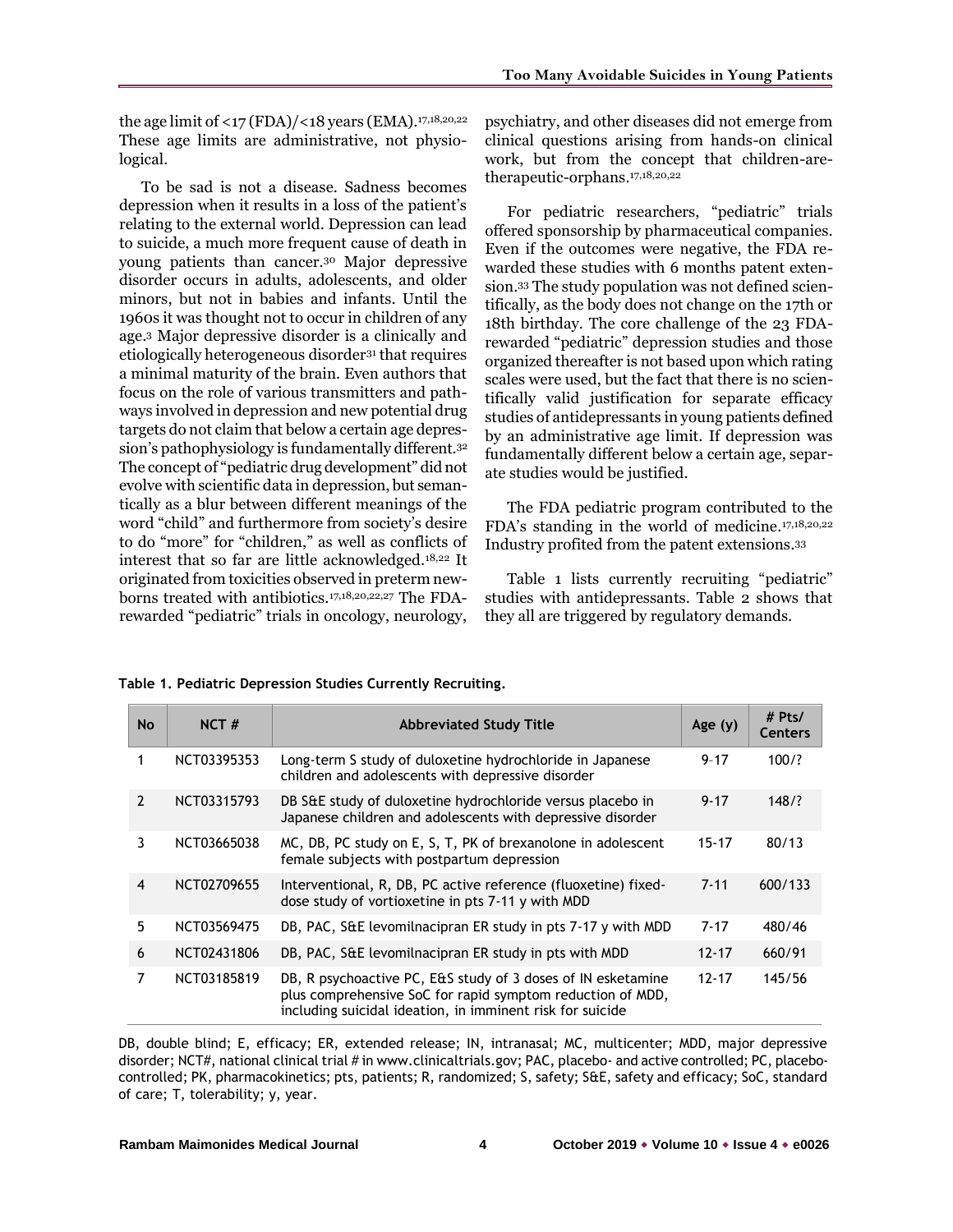|  | Too Many Avoidable Suicides in Young Patients |  |  |
|--|-----------------------------------------------|--|--|
|  |                                               |  |  |

**Table 2. Regulatory Origins of the "Pediatric" Studies in Antidepressants.**

| Compound           | <b>FDA</b>             | FMA                                       |
|--------------------|------------------------|-------------------------------------------|
| Duloxetine         | FDA WR <sup>34</sup>   |                                           |
| <b>Brexanolone</b> | FDA WR <sup>35</sup>   |                                           |
| Vortioxetine       | FDA PREA <sup>36</sup> | PIP EMEA-000455-<br>PIP02-10-M0437        |
| Levomilnacipran    | FDA PREA <sup>38</sup> |                                           |
| Esketamine         |                        | <b>PIP EMEA-001428-</b><br>$PIP03 - 1539$ |

PIP, pediatric investigation plan; PREA, pediatric research equity act: mandatory demand for pediatric studies; WR, written request: voluntary request that results in patent extension upon execution of the requested studies.

 The inclusion criteria of the studies in Table 1 are administrative, not scientific. These studies were triggered by regulatory demands (see Table 2).

#### **DISCUSSION**

The US pediatric legislation was introduced with high clinical expectations. The FDA mused in 2001: "Superior drug treatment information is expected to permit quicker recoveries from childhood illnesses, with fewer attendant hospital stays, physician visits and parental work days lost."<sup>40</sup> These were clear clinical endpoints. In depression, however, the FDArewarded separate "pediatric" studies and their intellectual processing achieved the contrary. It took decades for the recognition that depression exists in young persons. When the existence of depression in young persons was recognized, the children-aretherapeutic-orphans concept and the intellectual conceptualization of "pediatric" study data unfortunately resulted in the denial of effective antidepressants to young persons.

There is high merit in the FDA's success in keeping dangerous compounds such as thalidomide from being sold as medicines. However, with the imposure of the on-label/off-label framework on the administratively created "pediatric" population, the FDA has laid the foundations for a development that increasingly withholds effective medicines from young patients. This was taken up and augmented by the EMA.17,18,20,22

The first US pediatric legislation of 1997 did not further advance pediatric oncology. It produced in

single-agent-studies pharmacokinetics/pharmacodynamic data for many chemotherapy agents that had already been in clinical use for decades. Most studies were performed in heavily pretreated young patients that had already undergone several rounds of chemotherapy and were either refractory or relapsed. These studies provided regulatory coverage in hindsight for chemotherapy agents already known to be effective. Some got pediatric labels, others did not.17,18,20,22,41 They provided publications, networking, and funds for the involved researchers, patent protection for the sponsoring companies, and offered to the clinical pediatric research networks a new platform to discuss pediatric oncology that provided them easier access to pharmaceutical companies. A new decisive breakthrough in acute lymphoblastic leukemia (ALL) came not through pediatric legislation, but through successful involvement of the immune system in destroying malignant ALL cells by re-programmed leukocytes.<sup>42</sup>

Juvenile idiopathic arthritis (JIA) is not one disease, but an umbrella term for seven distinct diseases. They start in patients up to 16 years old, but they do not end at the 17th or 18th birthday. For the JIA clinical research networks, US and EU pediatric legislation provided many FDA-rewarded and then numerous EMA-demanded "pediatric" studies to study various JIA subtypes, subsequently documented in numerous academic publications.43,44 However, these studies were not "pediatric." A disease that starts before the 16th year of age is not automatically "pediatric" or "juvenile," as it can persist into adulthood. Juvenile idiopathic arthritis often continues into adulthood. Biologics and monoclonal antibodies (MABs) allow effective treatment, while steroids and methotrexate allowed symptom relief, but often with heavy side effects. Biologics, MABs, steroids, and methotrexate work before and after the 17th/18th birthday. Canakinumab, a human antibody against interleukin-1-beta (IL-1β), was first targeted against rheumatoid arthritis. It failed, but proved highly successful in cryopyrin-associated periodic syndrome (CAPS), systemic-onset JIA, and other disorders caused by overproduction of IL-1β. 45 The pediatric rheumatology research networks Pediatric Rheumatology Collaborative Study Group (PRCSG) and Paediatric Rheumatology International Trials Organisation (PRINTO) praise US/EU pediatric legislation as responsible for today's massively improved treatment of JIA.<sup>43</sup> The reality is more complex. These groups started with commendable, legitimate studies in young patients when only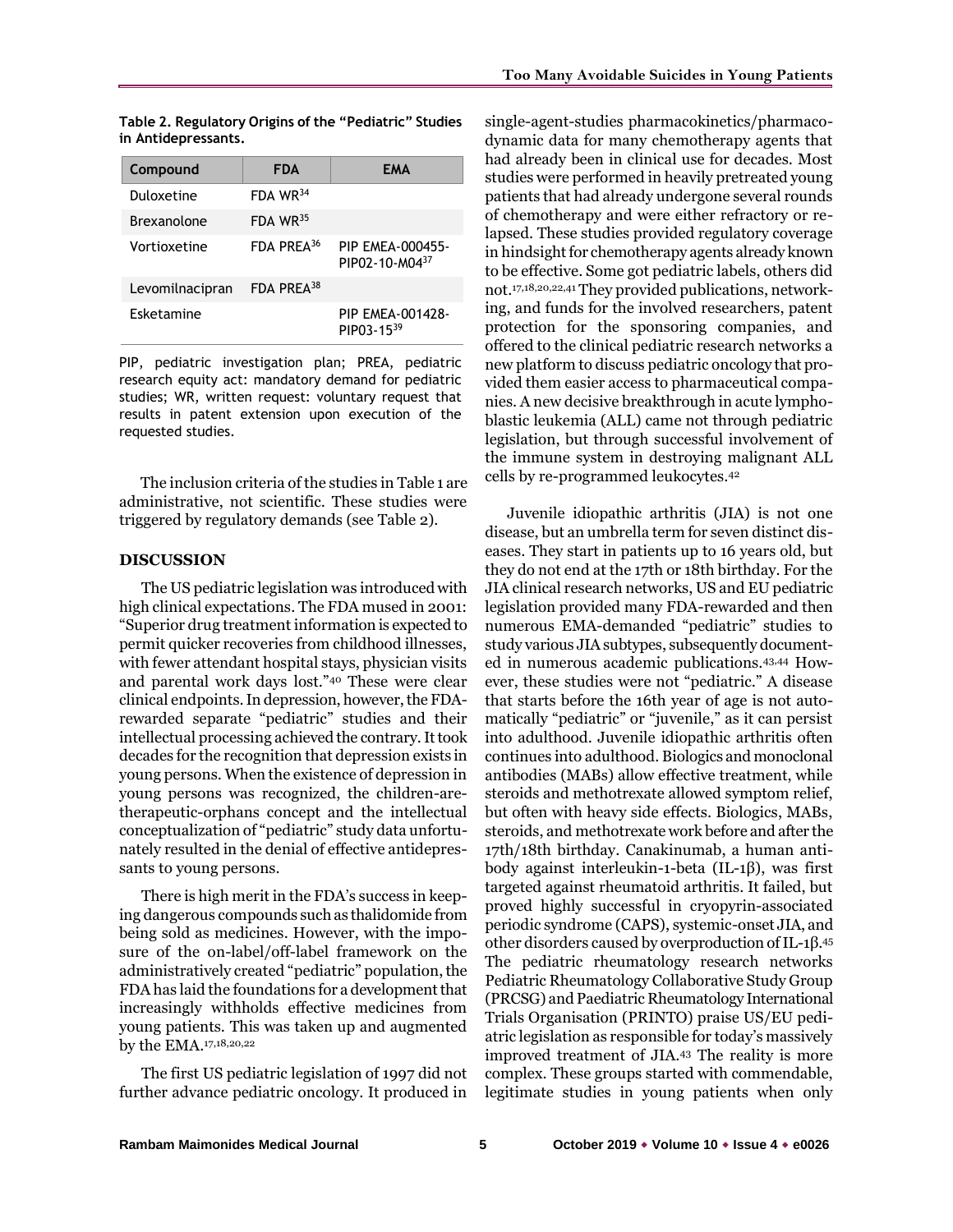limited treatment options were available. Several JIA sub-diseases are fundamentally different from adult rheumatoid arthritis. Many clinical JIA studies in young patients helped to improve treatment. However, this is not an issue of "pediatric" studies, but of the biology and the characteristics of the respective disease and the efficacy of newly developed medicines. The first pivotal CAPS studies were performed in patients of all ages, because CAPS is extremely rare. In other JIA sub-diseases, there are enough patients for large international trials.

When depression was recognized to exist also in young persons, treatment became jeopardized by the children-are-therapeutic-orphans concept and the imposure of the on-label/off-label framework in the administratively created "pediatric" population. The regulatory authorities demanded separate proofof-efficacy studies in young patients despite the fact that, for example, there is no difference in postpartum depression between a 17- and an 18-year-old young mother. This represents an artificial separation (Table 1, study 3). The children-are-therapeuticorphans concept led to the first 23 FDA-rewarded "pediatric" studies in antidepressants,<sup>2</sup> followed by seven further studies, $14$  with the ongoing studies listed in Table 1, and contributed to psychiatrists' and family doctors' hesitancy to prescribe effective antidepressant treatment in young patients.

Depression in young patients is not fundamentally different from adult depression. Both represent an imbalance of feelings, based on an imbalance of receptors, transmitters, and connections in a brain that has reached some maturity and struggles to cope with reality. There are not two different types of depression, an adult one in patients ≥17/18 years, and a "pediatric" one in patients <17/18 years, nor two different types of antidepressants, those for patients <17/18 years old, and those for patients  $\geq$ 17/18 years old. All depressed patients have the same receptors, transmitters, and imbalances. The suicidality discussion was triggered by the childrenare-therapeutic-orphans concept, became a strong deterrent against effective treatment, and is probably responsible for many suicides that could have been avoided.

The controversy of alleged suicidality in young patients with MDD reflects complex societal challenges. The APA and AACAP concerns against the FDA black-box warning were appropriate,<sup>3</sup> but they were expressed at a time when the FDA enjoyed a peak in administrative power and societal reputetion, supported by high enthusiasm about "pediatric drug development" in the medical world, the general public, the US congress, and in the pharmaceutical industry. This situation was further augmented by the EU pediatric legislation.17,18,20,22 Now, 15 years later, it is time to re-consider.

Apart from the "children-are-therapeuticorphans" concept, the FDA developed and expressed additional concepts regarding different childhood diseases. Malignancies in "children" were declared to be fundamentally different from adult malignancies, with the exception of chronic myeloid leukemia.<sup>41</sup> Chronic myeloid leukemia (CML) was the first malignancy for which a successful precision medicine, imatinib, had been developed; imatinib works in CML patients of any age. Separate "pediatric" studies in antidiabetic drugs were FDA-rewarded. Type 2 diabetes mellitus (T2DM) occurs in young persons, but is rare. One risk factor is obesity. All patients in the "pediatric" T2DM studies were massively overweight. All tested drugs reduced glycemia, but not all received a "pediatric" label.17,18,20,22 The FDA/EMA-triggered separate "pediatric" studies showed efficacy of insulin in type 1 diabetes mellitus.<sup>46</sup> No chronological switch changes insulin receptors overnight at the 17th/18th birthday. Comparable "pediatric" studies were performed in dermatology, cardiovascular diseases, hypertension, and other diseases.17,18,20,22

Childhood depression, childhood cancer, and JIA are very different, but have in common that all new drugs need FDA/EMA approval; the submitted clinical studies must meet the authorities' expectations. Underage patients in these three disease areas have very different needs. Treatment of cancer and JIA are straightforward once they are diagnosed, while depression is more complex. Psychiatrists and family doctors, insecure about the risks of antidepressants in young patients and in fear of being sued, hesitated to prescribe them, resulting in an increase of completed suicides.2,4 Why did the FDA not retract its black-box warning? Why could the APA not increase public pressure that would have forced the FDA to do so? And why is childhood cancer more discussed in the public than suicide?

Suicide, often resulting from depression, is a much more frequent cause of death than childhood cancer,<sup>30</sup> but pediatric oncology attracts more public attention and funding. From 2020 on, the RACE for Children Act will give the FDA the authority to demand pediatric studies for new anticancer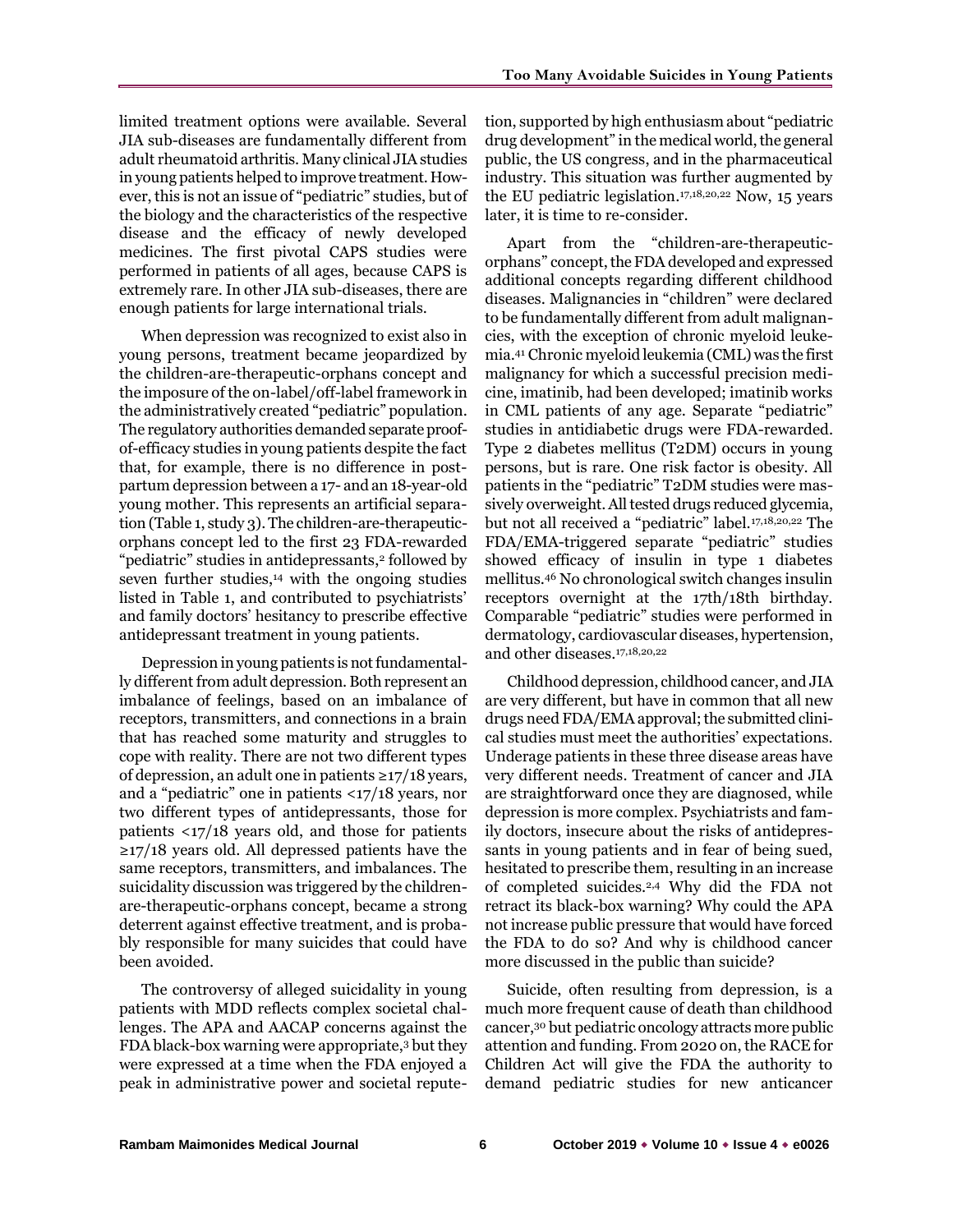compounds.<sup>47</sup> Today, the FDA recommends "basket" studies for pediatric cancer,<sup>48</sup> but from 2020 on it will mandate studies—a mandate so far only given to the EMA.17,18,20,22

Clinical trials as the basis for drug approval have acquired an enormous weight in medical decisionmaking. Clinicians, however, are not guided only by the principles of "evidence-based medicine." Clinicians do not execute regulatory authorities' commands or recommendations, but are guided by codes of conduct that include their professional training, their being exposed to scientific, commercial, and other non-scientific influences, including real-life issues. Common sense is part of this background.

The exaggerated trust in clinical studies is ridiculed by Smith and Pell who demanded doubleblind placebo-controlled studies to prove the efficacy of parachutes. <sup>49</sup> Establishing a sound balance between clinical training, trials methodology, and common sense is demanding. It is time for the medical profession to re-establish a common-sense approach towards the regulatory authorities, in treating depression and other disorders.

The studies listed in Table 1 plan to recruit >2,000 young patients worldwide. All these studies, maybe with the exception of study 1, are unethical in our opinion and should be suspended by the responsible institutional review boards/ethics committees. In several clinical disciplines, critical voices have been published against regulatory-demanded "pediatric" placebo-controlled studies, including in multiple sclerosis<sup>50</sup> and allergic rhinitis.<sup>51</sup>

Many FDA/EMA-demanded "pediatric" studies expose patients to substandard treatment and can potentially harm them. Furthermore, FDA/EMA positions provide an insufficient framework to treat depression and to prevent suicide in young patients. To improve treatment of depression and to prevent suicide will require us to overcome hidden conflicts of interest that have evolved in the past half century and are not yet recognized sufficiently.17,18,20,22

In dealing with depressed young patients, a common-sense approach and regulatory recommendations are divergent. Gradually, common sense has guided the clinical world to the conclusion that young patients also need effective antidepressant treatment, but the "suicidality" dilemma is not intellectually resolved. To resolve it, we propose to consider abandoning the children-are-therapeuticorphans mantra.

The physicians that started to prescribe combination therapy for adolescents with conventional melanoma did so (and had to do so) off-label. Until these studies were terminated, precious time passed, and two "pediatric" melanoma studies recruited patients that would have deserved better treatment.<sup>20,22</sup> We will never know how many young patients died of completed suicide because the regulatory authorities' "suicidality" concept increased physicians' hesitance to prescribe effective antidepressant treatment.

Institutional review boards/ethics committees should consider suspension of the studies listed in Table 1, and APA and AACAP should re-express their concerns against the FDA's black-box warning of "suicidality" in young patients. Finally, US and EU pediatric legislation need revision.

#### **REFERENCES**

- 1. Fisman SN. Pharmacological treatment of major depressive disorder in children and adolescents: the paroxetine controversy. Can J Clin Pharmacol 2004;11:e214–17.
- 2. Gören JL. Antidepressants use in pediatric popula-tions. Expert Opin Drug Saf 2008;7:223-5[. Crossref](https://doi.org/10.1517/14740338.7.3.223)
- 3. Varley CK. Treating depression in children and adolescents: what options now? CNS Drugs 2006;20:1– 13. [Crossref](https://doi.org/10.2165/00023210-200620010-00001)
- 4. Cheung A, Sacks D, Dewa CS, Pong J, Levitt A. Pediatric prescribing practices and the FDA blackbox warning on antidepressants. J Dev Behav Pediatr 2008;29:213–15[. Crossref](https://doi.org/10.1097/DBP.0b013e31817bd7c9)
- 5. Wagner KD. Pharmacotherapy for major depression in children and adolescents. Prog Neuropsychopharmacol Biol Psychiatry 2005;29:819–26[. Crossref](https://doi.org/10.1016/j.pnpbp.2005.03.005)
- 6. Dawson RS. Depression in children and adolescents: the pediatrician at the front lines. Pediatr Ann 2018;47:e261–5. [Crossref](https://doi.org/10.3928/19382359-20180618-01)
- 7. Healy D, Le Noury J, Jureidini J. Paediatric antidepressants: benefits and risks. Int J Risk Saf Med 2019;30:1–7. [Crossref](https://doi.org/10.3233/JRS-180746)
- 8. Henry A, Kisicki MD, Varley C. Efficacy and safety of antidepressant drug treatment in children and adolescents. Mol Psychiatry 2012;17:1186–93. [Crossref](https://doi.org/10.1038/mp.2011.150)
- 9. Bridge JA, Iyengar S, Salary CB, et al. Clinical response and risk for reported suicidal ideation and suicide attempts in pediatric antidepressant treatment: a meta-analysis of randomized controlled trials. JAMA 2007;297:1683–96[. Crossref](https://doi.org/10.1001/jama.297.15.1683)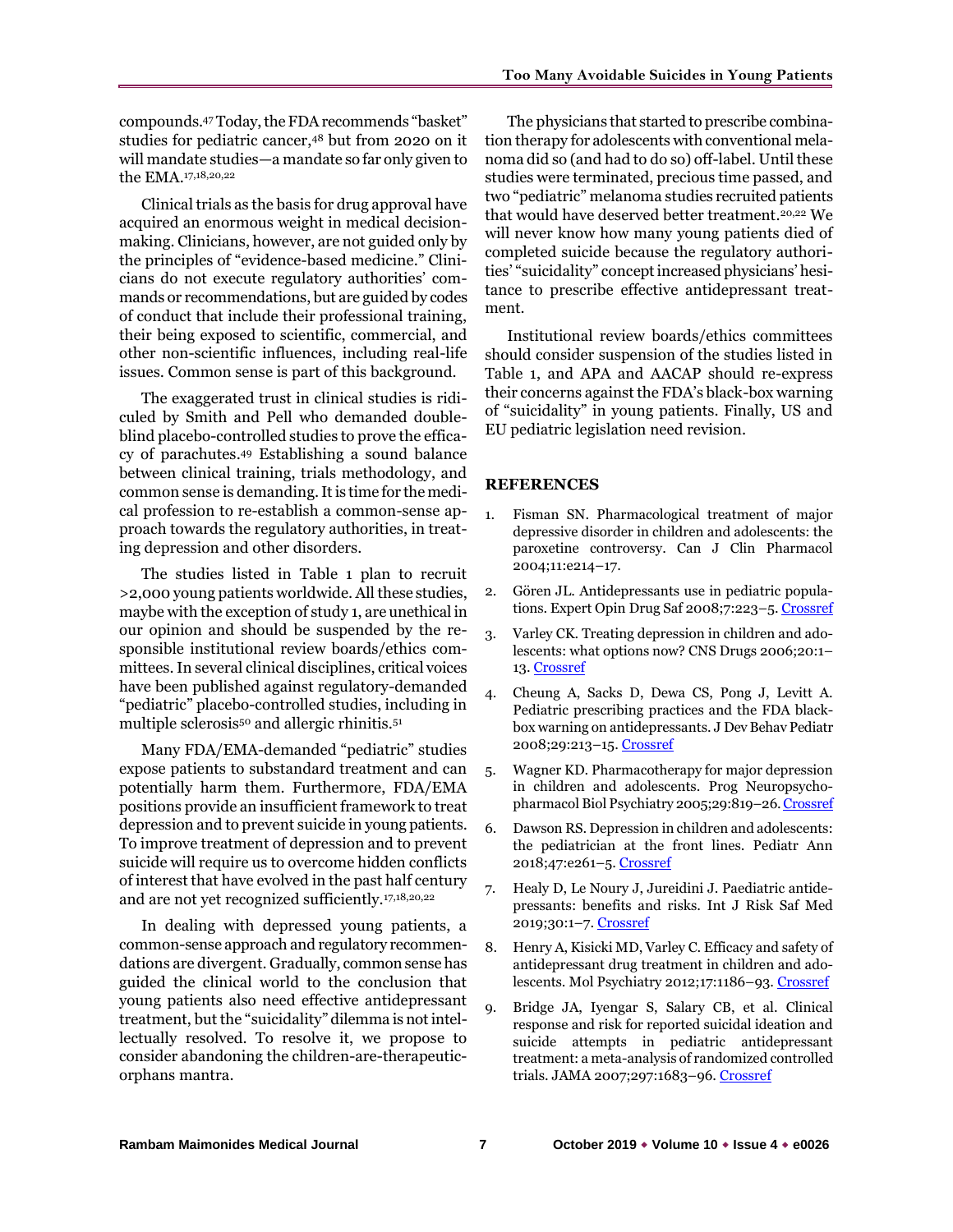- 10. Zalsman G, Hawton K, Wasserman D, et al. Suicide prevention strategies revisited: 10-year systematic review. Lancet Psychiatry 2016;3:646–59[. Crossref](https://doi.org/10.1016/S2215-0366(16)30030-X)
- 11. Mann JJ, Apter A, Bertolote J, et al. Suicide prevention strategies: a systematic review. JAMA2005;294: 2064–74[. Crossref](https://doi.org/10.1001/jama.294.16.2064)
- 12. Cipriani A, Zhou X, Del Giovane C, et al. Comparative efficacy and tolerability of antidepressants for major depressive disorder in children and adolescents: a network meta-analysis. Lancet 2016;388:881–90. [Crossref](https://doi.org/10.1016/S0140-6736(16)30385-3)
- 13. Cheung A, Zuckerbrot RA, Jensen PS, Laraque D, Stein REK; GLAD-PC Steering Group. Guidelines for Adolescent Depression in Primary Care (GLAD-PC): Part II. Treatment and ongoing management. Pediatrics 2018;141. pii: e20174082. [Crossref](https://doi.org/10.1542/peds.2017-4082)
- 14. Ignaszewski MJ, Waslick B. Update on randomized placebo-controlled trials in the past decade for treatment of major depressive disorder in child and adolescent patients: a systematic review. J Child Adolesc Psychopharmacol 2018 Jul 31 [Epub ahead of print][. Crossref](https://doi.org/10.1089/cap.2017.0174)
- 15. Bennett K, Courtney D, Duda S, Henderson J, Szatmari P. An appraisal of the trustworthiness of practice guidelines for depression and anxiety in children and youth. Depress Anxiety 2018;35:530–40[. Crossref](https://doi.org/10.1002/da.22752)
- 16. Hirschfeld S, Saint-Raymond A. Pediatric regulatory initiatives. Handb Exp Pharmacol 2011;205:245–68. **[Crossref](https://doi.org/10.1007/978-3-642-20195-0_12)**
- 17. Rose K, Neubauer D, Grant-Kels JM. Rational use of medicine in children – the conflict of interests story. A review. Rambam Maimonides Med J 2019;10: e0018. [Crossref](https://doi.org/10.5041/RMMJ.10371)
- 18. Rose K, Grant-Kels JM. Pediatric melanoma the whole (conflicts of interest) story. Int J Womens Dermatol 2018;5:110–15. [Crossref](https://doi.org/10.1016/j.ijwd.2018.10.020)
- 19. Shirkey H. Therapeutic orphans. J Pediatr 1968;72: 119–20[. Crossref](https://doi.org/10.1016/S0022-3476(68)80414-7)
- 20. Rose K. The challenges of pediatric drug development. Curr Ther Res Clin Exp 2019;90:128–34. [Crossref](https://doi.org/10.1016/j.curtheres.2019.01.007)
- 21. Ward RM, Benjamin DK Jr, Davis JM, et al. The need for pediatric drug development. J Pediatr 2018;192: 13–21[. Crossref](https://doi.org/10.1016/j.jpeds.2017.08.011)
- 22. Rose K, Grant-Kels JM. The meanings of "pediatric drug development". A review. Ther Innov Regul Sci 2018:2168479018812060. [Epub ahead of print]. [Crossref](https://doi.org/10.1177%2F2168479018812060)
- 23. U.S. Department of Health and Human Services, Food and Drug Administration. Considerations for the inclusion of adolescent patients in adult oncology

clinical trials. March 2019. Guidance for industry. Available at[: http://bit.ly/2kwe5JJ](http://bit.ly/2kwe5JJ) (accessed August 23, 2019).

- 24. Sun H, Temeck JW, Chambers W, Perkins G, Bonnel R, Murphy D. Extrapolation of efficacy in pediatric drug development and evidence-based medicine: progress and lessons learned. Ther Innov Regul Sci 2017;2017:1–7. [Crossref](https://doi.org/10.1177/2168479017725558)
- 25. Janssen WM. A Historical Perspective on Off-Label Medicine: From Regulation, Promotion, and the First Amendment to the Next Frontiers. In: Levy MC, ed. Food and Drug Law Institute. Washington, DC: Off-Label Communications; 2008.
- 26. Committee on Drugs, American Academy of Pediatrics. Guidelines for the Ethical Conduct of Studies to Evaluate Drugs in Pediatric Populations. Pediatrics 1995;95:286–94.
- 27. Hirschfeld S. History of pediatric labeling. Uploaded October 27, 2012. Available at[: http://bit.ly/2lYCkAJ](http://bit.ly/2lYCkAJ) (accessed September 1, 2019).
- 28. Plate V. The impact of off-label, compassionate and unlicensed use on health care laws in preselected countries. Doctorate Dissertation, Rheinischen Friedrich-Wilhelms-Universität Bonn; October 2009. Available at[: http://bit.ly/2MrZSL9](http://bit.ly/2MrZSL9) (accessed August 23, 2019).
- 29. Kearns GL, Abdel-Rahman SM, Alander SW, Blowey DL, Leeder JS, Kauffman RE. Developmental pharmacology - drug disposition, action, and therapy in infants and children. N Engl J Med 2003;349:1157– 67. [Crossref](https://doi.org/10.1056/NEJMra035092)
- 30. National Center for Injury Prevention and Control, CDC. Ten leading causes of death by age group, United States - 2016. Available at: <http://bit.ly/2KtvfCi> (accessed August 23, 2019).
- 31. Hasler G. Pathophysiology of depression: do we have any solid evidence of interest to clinicians? World Psychiatry 2010;9:155–61[. Crossref](https://doi.org/10.1002/j.2051-5545.2010.tb00298.x)
- 32. Duman RS. Pathophysiology of depression and innovative treatments: remodeling glutamatergic synaptic connections. Dialogues Clin Neurosci 2014;16:11–27.
- 33. Li JS, Eisenstein EL, Grabowski HG, et al. Economic return of clinical trials performed under the pediatric exclusivity program. JAMA 2007;297:480–8[. Crossref](https://doi.org/10.1001/jama.297.5.480)
- 34. Burkhart C. Cymbalta Clinical Review (sNDA 21427- S41). October 2, 2012. Reference ID: 3198222. Available at[: http://bit.ly/2jYTkWU](http://bit.ly/2jYTkWU) (accessed August 23, 2019).
- 35. FDA Briefing Document. Psychopharmacologic Drugs Advisory Committee (PDAC) and Drug Safety and Risk Management (DSaRM) Advisory Committee Meeting. November 2, 2018. Available at: http:// bit.ly/2lA6SIS (accessed August 23, 2019).